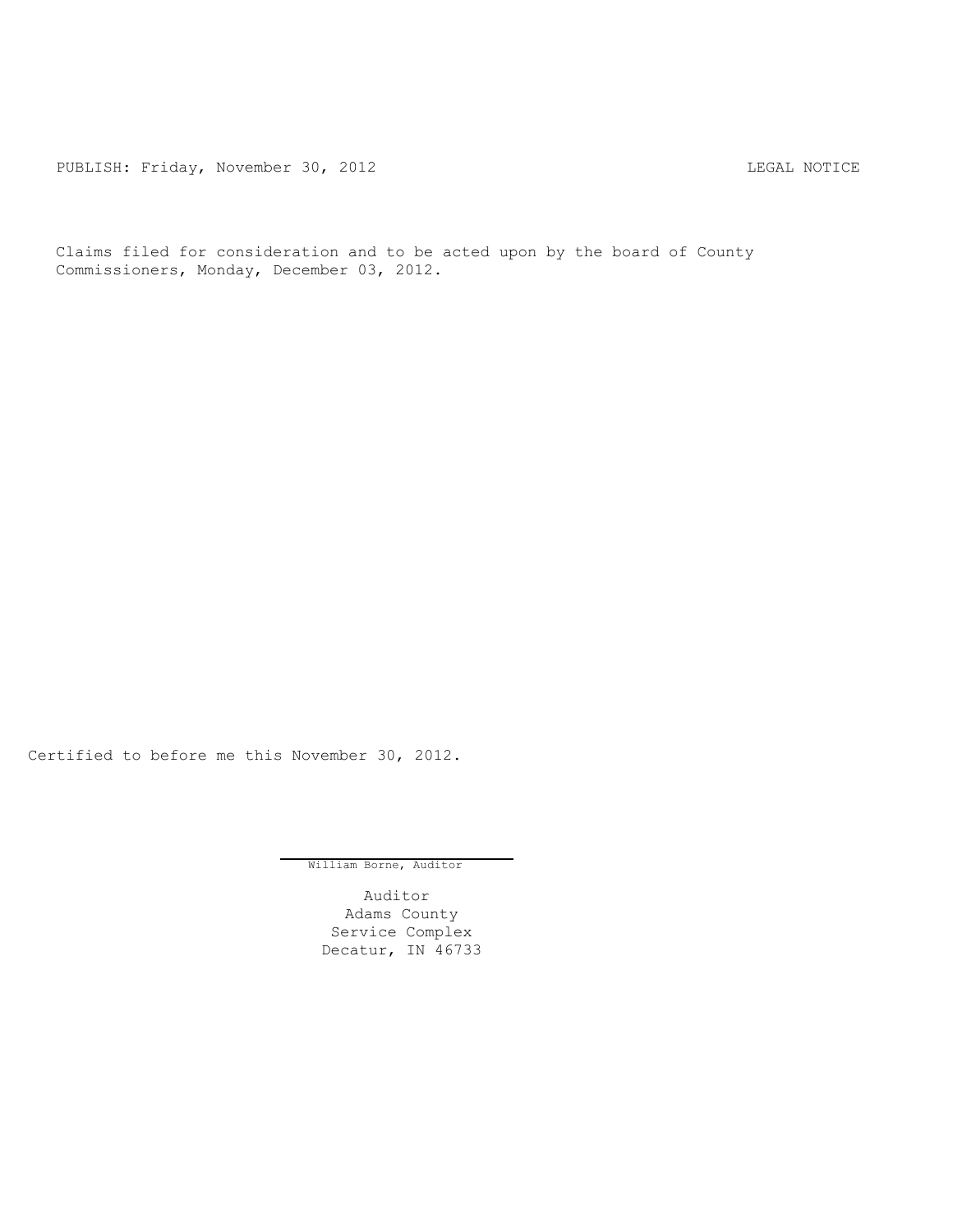

## **Claims Docket for Newspaper Adams County, Indiana**

## For Period: **10/23/2012** to **11/13/2012**

Date Claims to be Paid: **12/3/2012**

*313 W. Jefferson St. Decatur, IN 46733 (219) 724-2600*

| Vendor                                   | Amount     | <b>Vendor</b>                        | Amount    |
|------------------------------------------|------------|--------------------------------------|-----------|
| <b>Adams Memorial Hospital</b>           | 35,241.73  | Adams County Solid Waste             | 10.44     |
| <b>Adams County Treasurer</b>            | 863.96     | Indiana Michigan Power               | 9,299.82  |
| <b>Appraisal Research Corpor</b>         | 2,360.00   | Arnold Lumber Co., Inc.              | 4.95      |
| Beam, Longest, And Neff                  | 5,534.11   | Berne Ready Mix                      | 356.50    |
| <b>Berne Police Department</b>           | 150.00     | Hoosier Blue Flame                   | 169.50    |
| Brateman's, Inc.                         | 513.57     | Bowers, Charles                      | 2,333.33  |
| Chet's Pest Control                      | 120.00     | Cintas Location #338                 | 98.38     |
| City Of Decatur                          | 3,768.26   | Decatur True Value                   | 528.10    |
| <b>Complete Printing Service</b>         | 164.00     | Computer Systems, Inc.               | 9,002.00  |
| Decatur Daily Democrat                   | 534.04     | Decatur Postmaster                   | 1,097.00  |
| Decatur Tire Center                      | 35.00      | Maximus Consulting                   | 5,550.00  |
| Douglas L. Bauman                        | 135.00     | Erie Haven                           | 1,577.80  |
| Everett Refrigeration & E                | 538.46     | Gordon Food Service                  | 3,628.95  |
| Graber Insurance, Inc.                   | 100.00     | Grimm's Auto                         | 102.50    |
| Habel Animal Hospital                    | 130.00     | Hall Signs                           | 1,068.00  |
| <b>Haywood Printing Company</b>          | 90.64      | Hilty Engine Service                 | 312.95    |
| I C O Training Fund                      | 4.00       | Indiana State Police Trai            | 151.00    |
| J & K Communications                     | 975.00     | Johnson, Joseph M.                   | 240.00    |
| Kiess Electric                           | 507.35     | Klenk's Sales And Service            | 395.00    |
| <b>LICA Construction Corp.</b>           | 276,500.49 | Gresla, Mark S. Md                   | 420.25    |
| Meshberger Brothers Stone                | 10,334.18  | Miller's Floors And More             | 2,858.00  |
| Minds Eye Graphics                       | 742.35     | Monroe Water Department              | 116.70    |
| Moser Motor Sales, Inc.                  | 1,799.78   | Nipsco                               | 576.72    |
| Park Center, Inc.                        | 91,512.50  | Parrish Electric Motor Sp            | 144.12    |
| Miller, Patrick                          | 54.88      | Portland Motor Parts, Inc            | 402.07    |
| <b>Quill Corporation</b>                 | 969.89     | Jay County REMC                      | 157.70    |
| Roto-Rooter                              | 355.00     | Sherwin-Williams                     | 49.94     |
| Sport Form                               | 52.00      | Stone-Street Quarries                | 274.05    |
| Print Shop                               | 1,549.50   | Sheets, Thomas Wade                  | 680.00    |
| Top Supply Company                       | 264.32     | Tractor Supply Credit Plan           | 98.91     |
| Tri-State First Aid                      | 31.75      | <b>Ulman's Carpet Cleaners</b>       | 210.28    |
| Wal-Mart / GEMB                          | 487.74     | Welder Services, Inc.                | 45.72     |
| Napa Auto Parts                          | 24.98      | Christopher E. Harvey                | 33.00     |
| Burry, Herman, Miller, Brown             | 569.35     | CenturyLink                          | 2,514.21  |
| <b>Adams County Highway Department</b>   | 88.25      | Adams County Automotive Supply, Inc. | 82.96     |
| Tom Magnan                               | 395.38     | Chris Krull                          | 41.51     |
| Decatur Bank & Trust - St                | 720.21     | <b>Purdue University</b>             | 575.08    |
| Myers Floor Covering & Furniture         | 405.00     | Waste Management                     | 54.45     |
| <b>B</b> Secure Alarm Systems            | 721.58     | Lehman Auto Sales                    | 5,757.00  |
| Mary Beery                               | 100.00     | Don Myers Plumbing                   | 13,387.60 |
| Indiana Council Of Juveni                | 195.00     | Jackson Oil & Solvents, I            | 612.46    |
| Darin Line                               | 27.28      | Connie Sprunger                      | 30.00     |
| <b>Bob's Locksmith Shop</b>              | 79.95      | Chad W. Sprunger                     | 1,036.61  |
| Zurcher's Best-One Tire & Auto Care, Inc | 868.88     | S & S /Shambaugh & Son, Inc.         | 420.00    |
| Tom Magnan/Special Needs                 | 58.82      | Matthew Bender                       | 217.96    |
| Kristina Buckner                         | 18.48      | Indiana Dept. Of Workforc            | 619.64    |
| Luann Rehm                               | 47.96      | Nurses Service Organizati            | 108.00    |
| Benicomp, Inc                            | 238,961.99 | Great American Broadband             | 1,362.72  |
|                                          |            |                                      |           |